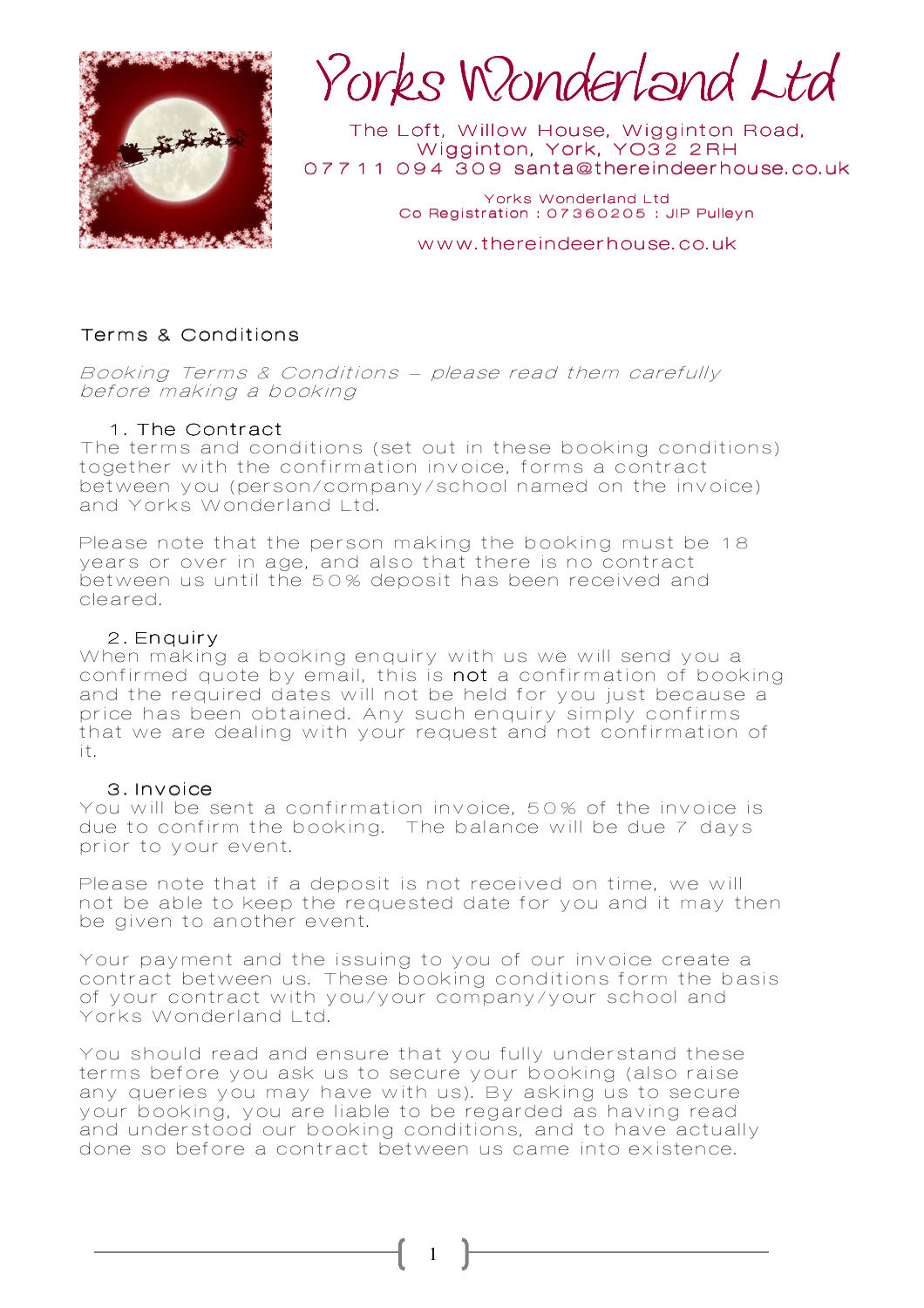## 4. Deposits

You must pay a 50% deposit at the time of booking to confirm your date and booking.

### 5. Payments

Payments can be made by cheque made payable to "Yorks Wonderland Ltd" or via BACS payment to the HSBC bank details on the invoice.

Yorks Wonderland is not VAT registered, so no VAT will be charged on any invoices.

### 6. Last Minute Bookings

All payments for "last minute bookings" are to be made in full prior to the job by means of agreement with both parties. Last minute is within 14 days of the event.

## 7. Cancellation

If you wish to cancel your booking you must advise us in writing ASAP to santa@thereindeerhouse.co.uk Deposits are non-refundable. Further, any outstanding balance due for the booking shall be deemed as payable if the event is within 7 days of the

### 8. Reindeer

cancellation.

We shall always endeavor to bring the requested number of Reindeer to your event, however as always when working with animals this may not always be possible.

At least one Reindeer and 2 handlers will always attend an event and no refund shall be due for less Reindeer than expected. The welfare of our animals will always come first. Although our Reindeer are domesticated and are trained for petting, they are still wild animals and may at times "act up". To ensure the safety of all concerned, it is advisable to give the Reindeer space when they are not in their pen.

### 9. Behavior

We expect all our clients to have consideration for all our animals and equipment/props/staff provided at their event. If in our reasonable opinion (or of any persons acting in our authority), you or any member of your party behaves in such a way as to cause or be likely to cause danger, upset or distress to any of our animals, we are entitled, without prior notice, to terminate the booking with immediate effect.

Please note we will issue two verbal warnings to the appointed contact at the event before this action. No refunds will be made and we will not pay any expenses or costs incurred as a result of the termination due to bad behavior.

# 10. CRB & First Aiders

Our aim is always to give you the best possible service, by providing a professional but fun service. We have some CRB checked staff some non-CRB checked staff as well as First Aiders and non-First Aiders.

Neither of these are legal requirements for our type of business. We have First Aiders for our own piece of mind and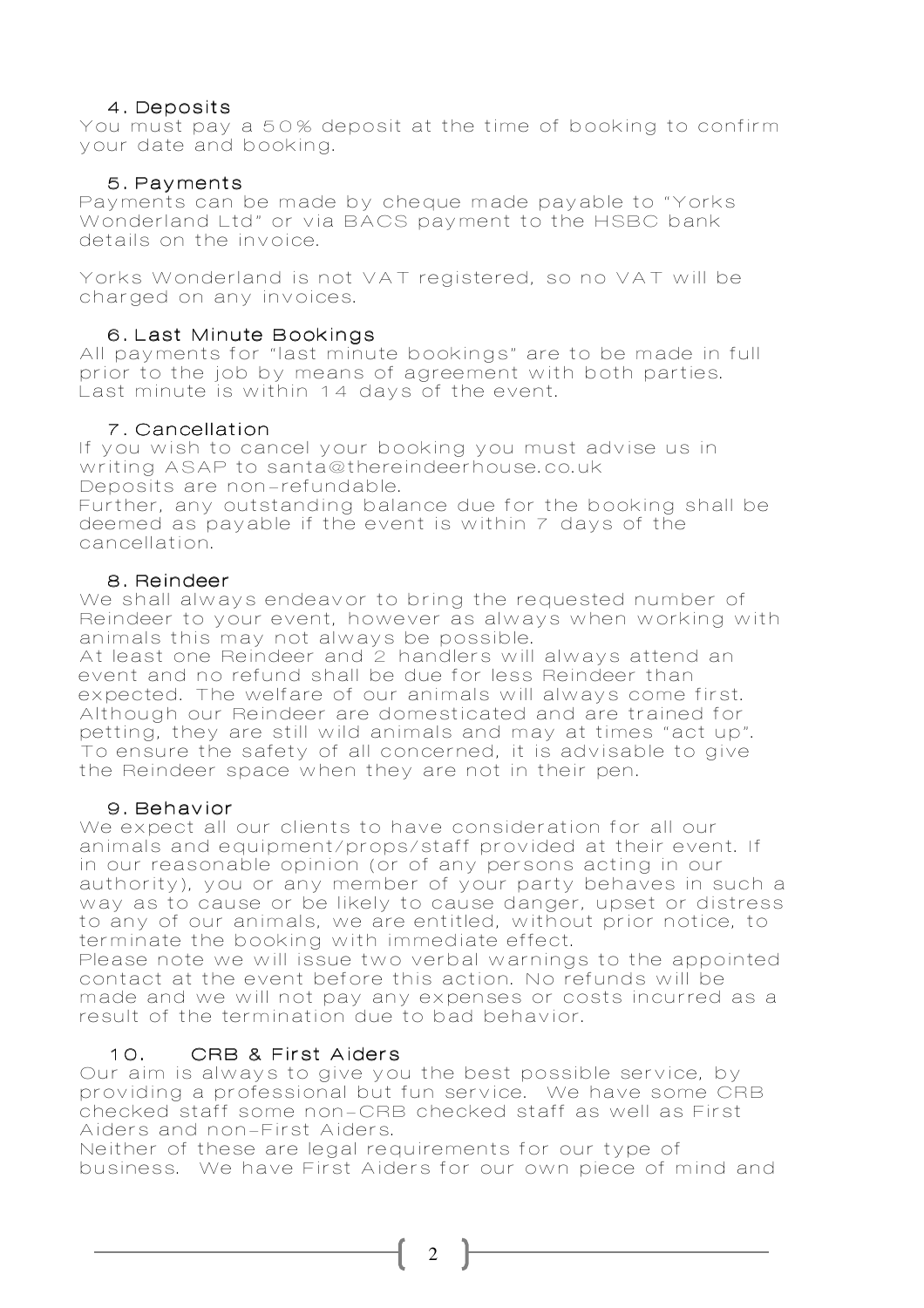CRB checks for both our and your piece of mind; this however does not make us minders or careers and at no point during the event will be held responsible for any child or vulnerable person left unattended on our stand/pitch. We will inform the designate contact for the event ASAP. Children should never be left unattended near the Reindeer.

## 11. Staff

We have friendly, professional staff who are all knowledgeable about the animals they look after. If you should have any problems, find our staff rude or are generally unhappy with our services then we should like to know, no matter how small the complaint is.

## 12. Smoking Policy

We employ both Smokers and Non-smokers, however we operate a non-smoking policy at work and during events.

### 13. Breakdown

In the event of a breakdown, road closure or traffic problems etc we shall endeavor to get to your event as fast as possible. If we do not make a booking due to traffic, breakdown, road closure etc then we will offer a full refund for the hire or the option of booking another day with us to compensate the day lost. If we are late we will make up the lost time by staying longer at the event where possible.

## 14. Traffic

Traffic is always unpredictable and of course there can often be problems with weather at this time of year. We always allow plenty of time for getting to our bookings and setting up before the event starts, any long journeys are made the day before and appropriate stops and procedures are made for the animals to accommodate DEFRA rules and regulations on the movement of animals.

When a major road/motorway is closed we cannot accept blame for being late but we will always stay additional hours to make up for lost time where possible. There are rules and regulations about how long an animal can be on the road and we OBEY all rules and regulations.

# 15. Safety

We supply a hand sanitizer at all events.

The Reindeer are displayed in a free standing pen made of gates, and at no time should people climb on these gates. Please make your guests aware of the Reindeer antlers and possible unpredictable behavior if the animal is spooked or frightened.

### 16. Individual Requirements

We shall always try to meet any requests given to us, but sometimes they are simply not possible due to the animal available. If you would like to use our services but have questions or individual requirements, then please discuss these requirements with us before making a booking, and we shall endeavor to create a package to suit you, however these requirements may be issued on a separate T & C's policy in